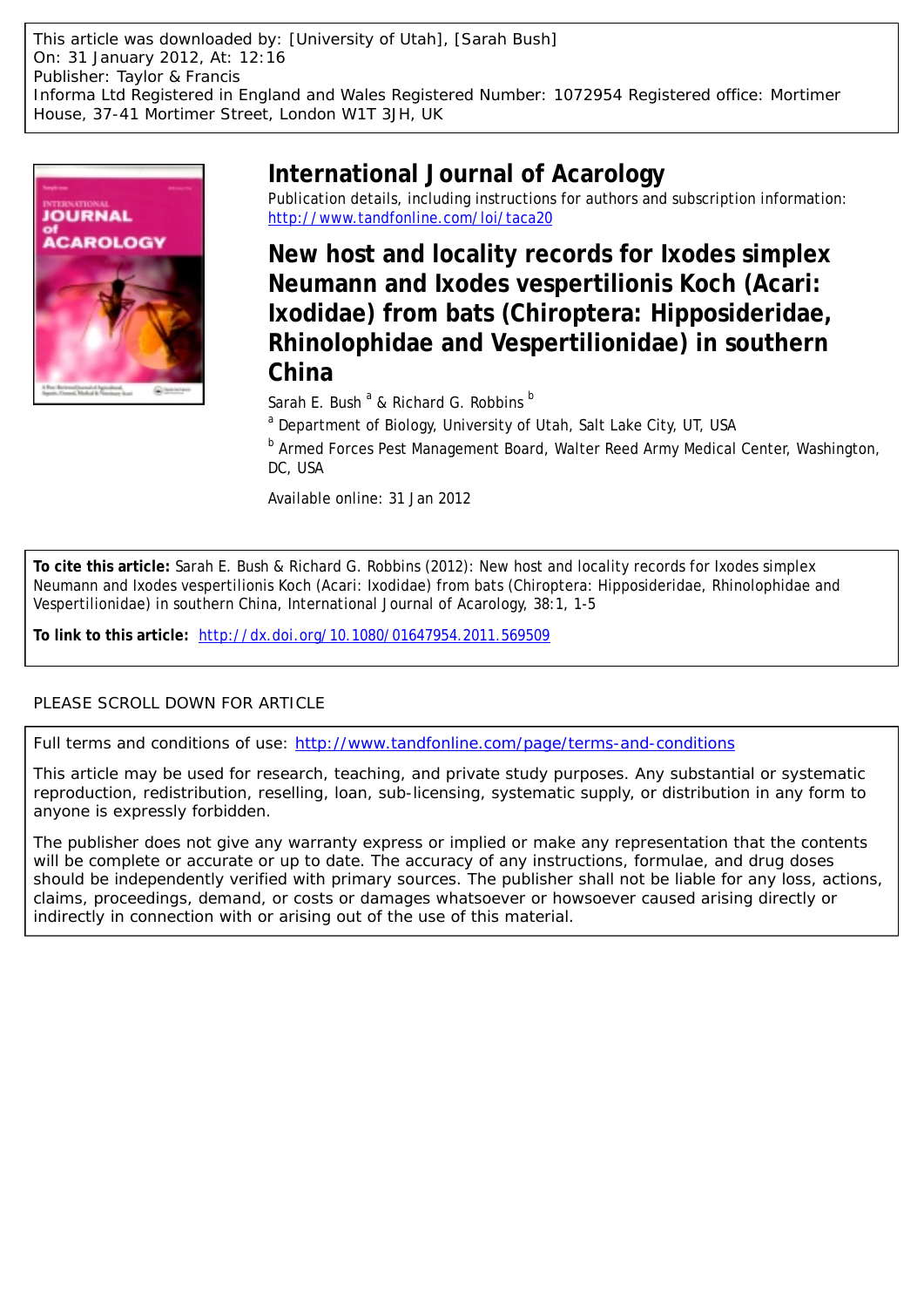## **New host and locality records for** *Ixodes simplex* **Neumann and** *Ixodes vespertilionis* **Koch (Acari: Ixodidae) from bats (Chiroptera: Hipposideridae, Rhinolophidae and Vespertilionidae) in southern China**

Sarah E. Bush<sup>a</sup> and Richard G. Robbins<sup>b</sup>

*aDepartment of Biology, University of Utah, Salt Lake City, UT, USA (email: [bush@biology.utah.edu](mailto:bush@biology.utah.edu)); bArmed Forces Pest Management Board, Walter Reed Army Medical Center, Washington, DC, USA (email: richard.[robbins@osd.mil\)](mailto:robbins@osd.mil)*

(*Received 14 December 2010; accepted 23 February 2011*)

Between September 2004 and May 2007, 430 bats were examined for ectoparasites in southern China's Guizhou Province and Guangxi Autonomous Region. Ticks were found on 16 individuals from 6 bat species belonging to the families Hipposideridae, Rhinolophidae and Vespertilionidae. The tick *Ixodes simplex* Neumann was found on two species of vespertilionid bats, and *Ixodes vespertilionis* Koch was found on one species of hipposiderid and three species of rhinolophid bats. Five of the host records appear to be new, as are all the locality records for *I. simplex* in Guizhou Province and *I. vespertilionis* in the Guangxi Autonomous Region.

**Keywords:** *Ixodes simplex*; *Ixodes vespertilionis*; ectoparasite; Chiroptera; Guizhou Province; Guangxi Autonomous Region; China

#### **Introduction**

Only three ixodid ticks, all from the Old World, are known to be specific parasites of bats: *Ixodes kopsteini* (Oudemans), *Ixodes simplex* Neumann and *Ixodes vespertilionis* Koch. Because their hosts are volant and often migratory, all three species have extensive ranges in the Palearctic, Ethiopian, Oriental and Australian Zoogeographic regions (Arthur 1965; Yamaguti et al. 1971; Hoogstraal and Aeschlimann 1982). However, collections of these ticks are underrepresented in several areas, especially the subtropical interior of southern China, where, as in much of the Chinese countryside, ectoparasite studies have been few and sporadic (Chen et al. 2010). We surveyed ectoparasites of bats at several sites in southern China (Figure 1). Many different types of ectoparasites were collected including fleas (Hastriter and Bush 2010), flies (Hastriter and Bush 2006; Hastriter et al. 2009), mites (unpublished data) and ticks. Here, we report the collection of *I. simplex* from two species of bats in the family Vespertilionidae, and the collection of *I. vespertilionis* from four bat species belonging to the families Hipposideridae and Rhinolophidae in China's remote Guizhou Province and Guangxi Autonomous Region.

#### **Materials and methods**

#### *Survey area*

Bats and their ectoparasites were surveyed at the following sites:

Jing Xi County Nature Preserve – Located in Guangxi Autonomous Region, elevation 900–1400 m, 23°07'12″ N, 105°57'36" E, September-October 2004. The fieldwork was conducted along a rapid stream in secondary forest at 950 m. Old banana cultivation was evident, with less disturbed ridgetop forests of many large trees 20–30 m in height, some reaching ~50 m.

Shiwandashan National Nature Preserve – Located in Guangxi Autonomous Region, elevation 300–900 m, 21°13'48" N, 107°52'48" E, March–May 2005. Fieldwork was conducted along a winding paved road, through steep mountains of the preserve at 500 m. Secondary forests had maximum tree heights of ~25 m.

Kuan Kuoshui Nature Preserve – Located in Guizhou Province, elevation 1450-1750 m, 28°13'48" N, 107°09'36" E, March–May 2006. Fieldwork was conducted in deciduous and evergreen forests, with some trees reaching  $\sim$ 25 m. The valley floor and surrounding hills were cultivated. Streams drained into a small lake on the valley floor.

Dashahe Nature Preserve – Located in Guizhou Province, elevation 1350–1650 m, 29°10′12″ N, 107◦34 12 E, March–May 2006. Fieldwork was conducted in heavily disturbed natural vegetation at 1350 m. Maximum height of trees was ~15 m. Secondary growth surrounded the valley, much of which consisted of agricultural plots of tobacco and other crops. Secondary vegetation surrounded the valley and some native vegetation lined a small river running through the steep karst landscape.

Shuipu – Located near Maolan National Nature Preserve, Guizhou Province, elevation 635–850 m, 25°29'05" N, 107°52'54" E, March-May 2007. Fieldwork was conducted in and around Shuipu village in a gently sloping cultivated valley approximately 500 m wide and several kilometres long. The valley was surrounded by steep, rugged, karst formations. Perennial streams flowing into the valley were diverted to agricultural fields.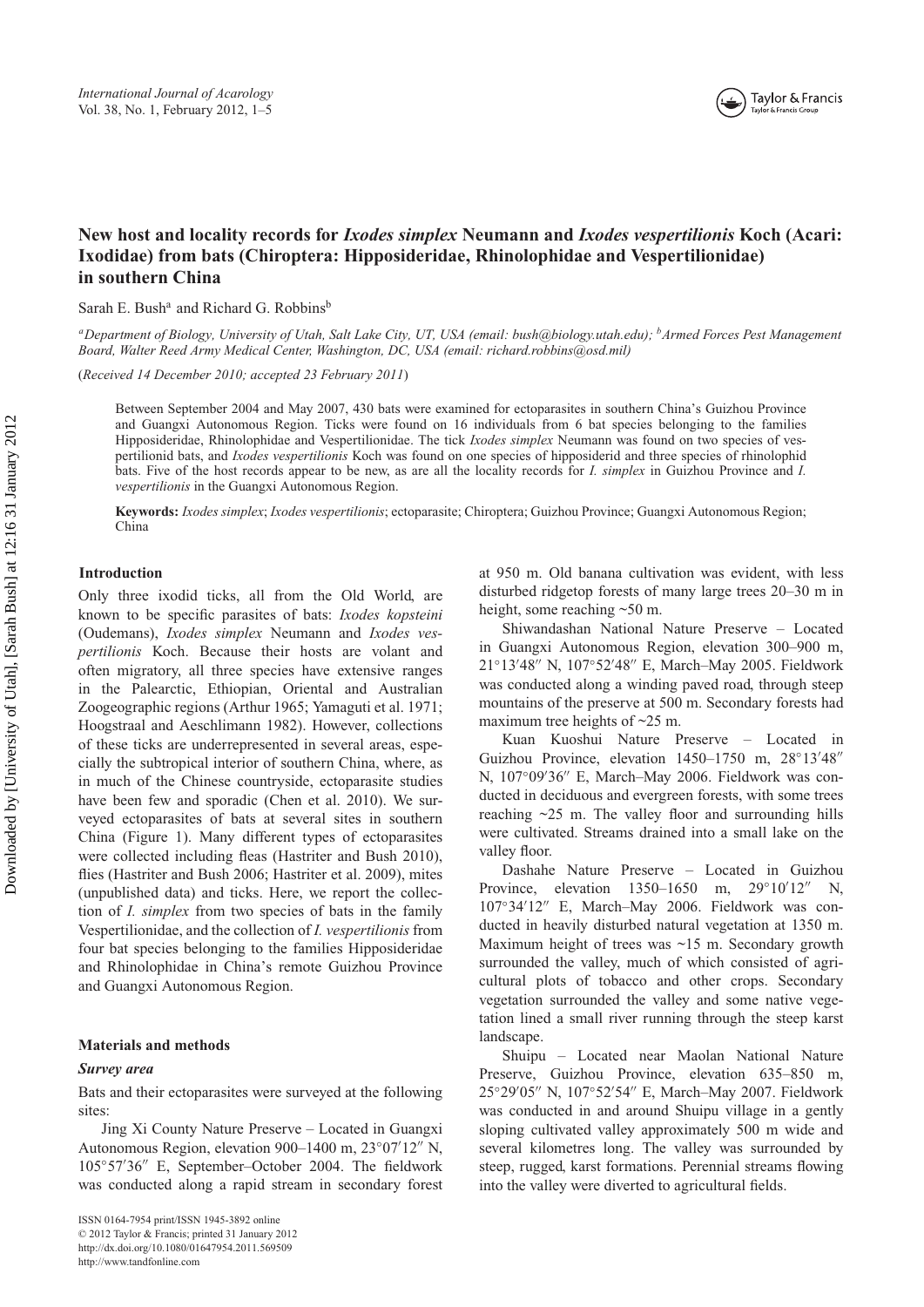

Figure 1. Map of field sites in southern China.

Mist nets and harp traps were set within the forest and at caves to capture bats (Hastriter and Bush 2010). Bats were removed live from nets and traps, placed individually in cloth bags and euthanized according to the guidelines of the American Society of Mammalogists (Gannon et al. 2007). Each bat was subjected to a thorough post-mortem visual examination: the face and ears were carefully searched and parasites were removed with forceps. In addition, the fur was systematically searched with the aid of a fine-toothed metal comb (LiceMeister®, National Pediculosis Association, Needham, MA, USA). All ectoparasites removed during examination were preserved in 70% ethanol for later identification in the laboratory. All associated hosts were prepared as museum specimens and were deposited in the Royal Ontario Museum, Toronto, Canada, except for a subsample of specimens that remained in regional collections in China. Ticks were assigned accession (Yale Peabody Museum; YPM) numbers and deposited in the Division of Entomology, Peabody Museum of Natural History, Yale University, New Haven, CT, USA.

#### **Results**

A total of 430 bats representing 17 genera and 44 species were examined (Table 1). Ticks were found on 16 individuals of 6 bat species and were identified to species on 15 of the 16 hosts.

### **Ixodes simplex**

One adult female, 3 nymphs and 69 larvae were recovered from *Myotis ricketti* (one host individual, YPM 300756, 20 April 2006, Kuan Kuoshui, Figure 2). One nymph was recovered from *Ia io* (one host individual, YPM 300757, 15 April 2007, Shuipu); it is likely that three larvae from another *I. io* (YPM 300758, 24 April 2006, Kuan Kuoshui) are also *I. simplex.*

#### **Ixodes vespertilionis**

Two larvae were recovered from *Hipposideros larvatus* (two host individuals, YPM 300759 and YPM 300760, 10 and 12 April 2007, Shuipu). Ten larvae and two nymphs were recovered from *Rhinolophus affinis* (eight host individuals, YPM 300761–300768, 20 and 27 September, 3 October 2004, Jing Xi; 18 and 26 April 2005, Shiwandashan). Two larvae were recovered from *Rhinolophus pearsonii* (one host individual, YPM 300769, 5 May 2006, Dashahe). One larva and one nymph were recovered from *Rhinolophus rouxii* (two host individuals,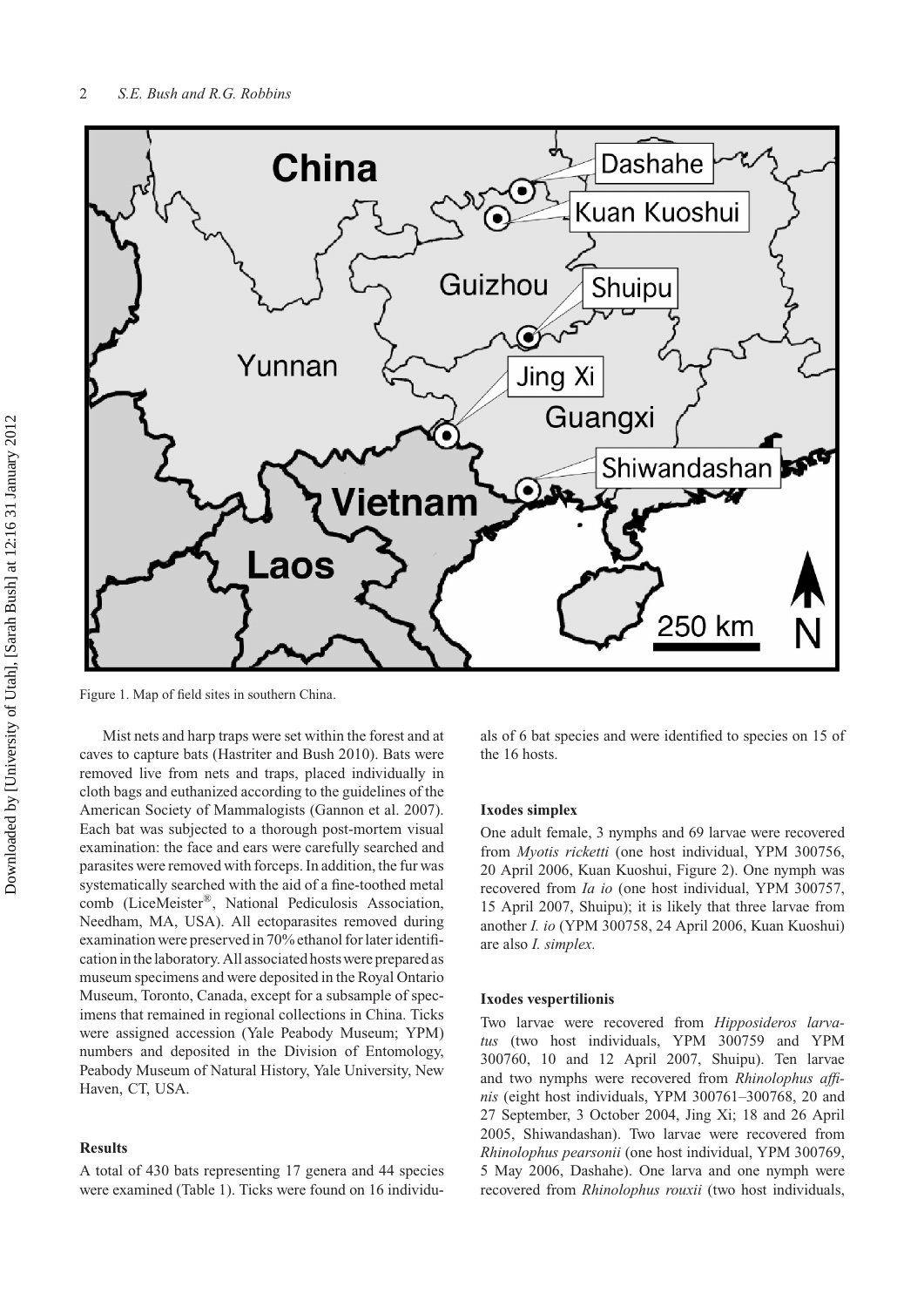| Bat family       | Scientific name                        | Individuals<br>examined | Infested<br>individuals |
|------------------|----------------------------------------|-------------------------|-------------------------|
| Hipposideridae   | Aselliscus stoliczkanus                | 3                       |                         |
|                  | Hipposideros armiger                   | 9                       |                         |
|                  | Hipposideros larvatus                  | 30                      | $2^{\rm a}$             |
|                  | Hipposideros pomona                    | 5                       |                         |
| Megadermatidae   | Megaderma lyra                         | 6                       |                         |
| Pteropodidae     | Cynopterus sphinx                      | 27                      |                         |
|                  | Rousettus leschenaultii                | 16                      |                         |
|                  | Sphaerias blanfordi                    | 19                      |                         |
| Rhinolophidae    | Rhinolophus affinis                    | 45                      | ga                      |
|                  | Rhinolophus lepidus                    | $\sqrt{2}$              |                         |
|                  | Rhinolophus luctus                     | $\overline{2}$          |                         |
|                  | Rhinolophus macrotis                   | $\tau$                  |                         |
|                  | Rhinolophus paradoxolophus             | 12                      |                         |
|                  | Rhinolophus pearsonii                  | 35                      | 1 <sup>a</sup>          |
|                  | Rhinolophus pusillus                   | 14                      |                         |
|                  | Rhinolophus rouxii                     | 41                      | $2^{\mathrm{a}}$        |
|                  | Rhinolophus yunnanensis                | 11                      |                         |
|                  | Rhinolophus sp. nov.                   | $\mathbf{1}$            |                         |
| Vespertilionidae | Eptesicus serotinus                    | $\mathbf{1}$            |                         |
|                  | Harpiocephalus harpia                  | 6                       |                         |
|                  | Ia io                                  | 3                       | 1 <sup>b</sup>          |
|                  | Kerivoula hardwickii                   | $\overline{4}$          |                         |
|                  |                                        | 3                       |                         |
|                  | Miniopterus magnater<br>Murina aenea   | $\mathbf{1}$            |                         |
|                  | Murina aurata                          | $\mathbf{Q}$            |                         |
|                  |                                        | 48                      |                         |
|                  | Murina cyclotis                        |                         |                         |
|                  | Murina leucogaster<br>Murina tubinaris | 13<br>9                 |                         |
|                  |                                        |                         |                         |
|                  | Murina sp.                             | $\mathbf{1}$            |                         |
|                  | Myotis altarium                        | $\mathbf{1}$<br>3       |                         |
|                  | Myotis daubentonii                     |                         |                         |
|                  | Myotis montivagus                      | 6                       |                         |
|                  | Myotis muricola                        | $\boldsymbol{7}$        |                         |
|                  | Myotis mystacinus                      | $\,$ $\,$               |                         |
|                  | Myotis ricketti                        | $\mathfrak{Z}$          | 1 <sup>b</sup>          |
|                  | Myotis siligorensis                    | $\overline{4}$          |                         |
|                  | Pipistrellus cadornae                  | $\mathbf{1}$            |                         |
|                  | Pipistrellus ceylonicus                | $\mathbf{1}$            |                         |
|                  | Pipistrellus coromandra                | $\,1$                   |                         |
|                  | Pipistrellus paterculus                | 3                       |                         |
|                  | Pipistrellus pulveratus                | $\mathbf{1}$            |                         |
|                  | Pipistrellus sp.                       | $\mathbf{1}$            |                         |
|                  | Scotomanes ornatus                     | $\overline{4}$          |                         |
|                  | Vespertilio sinensis                   | 3                       |                         |
|                  | Total species                          | 44                      | 6                       |
|                  | Total individuals                      | 430                     | 15                      |

Table 1. Bats examined for ectoparasites in southern China.

aBats infested by *Ixodes vespertilionis*.

bBats infested by *Ixodes simplex*; a second individual of *Ia io* was infested with larval ticks and it is likely that these are also *Ixodes simplex*.

YPM 300770 and 300771, 20 April 2005, Shiwandashan; 11 April 2007, Shuipu).

#### **Discussion**

Previous Chinese collections of *I. simplex* have all been made in the coastal provinces of Fujian and Jiangsu (Chen et al. 2010) or in Taiwan (Wilson 1970; Robbins 2005). Our collections of this tick from *I. io* and *M. ricketti* in Guizhou Province are apparently the first records from the Chinese interior and suggest that *I. simplex* is widespread, albeit uncommon, in south-eastern Asia. This argument is bolstered by the recent discovery of *I. simplex* in Hà Tĩnh Province, north-central Vietnam (Kolonin 2003), and by a few earlier records from Malaysia, summarized by Petney and Keirans (1994).

*Ixodes vespertilionis* is also thought to be uncommon in south-eastern Asia (Petney and Keirans 1994), but this tick occurs widely in China, with reports from the northern provinces of Jiangsu, Liaoning and Shanxi, the northern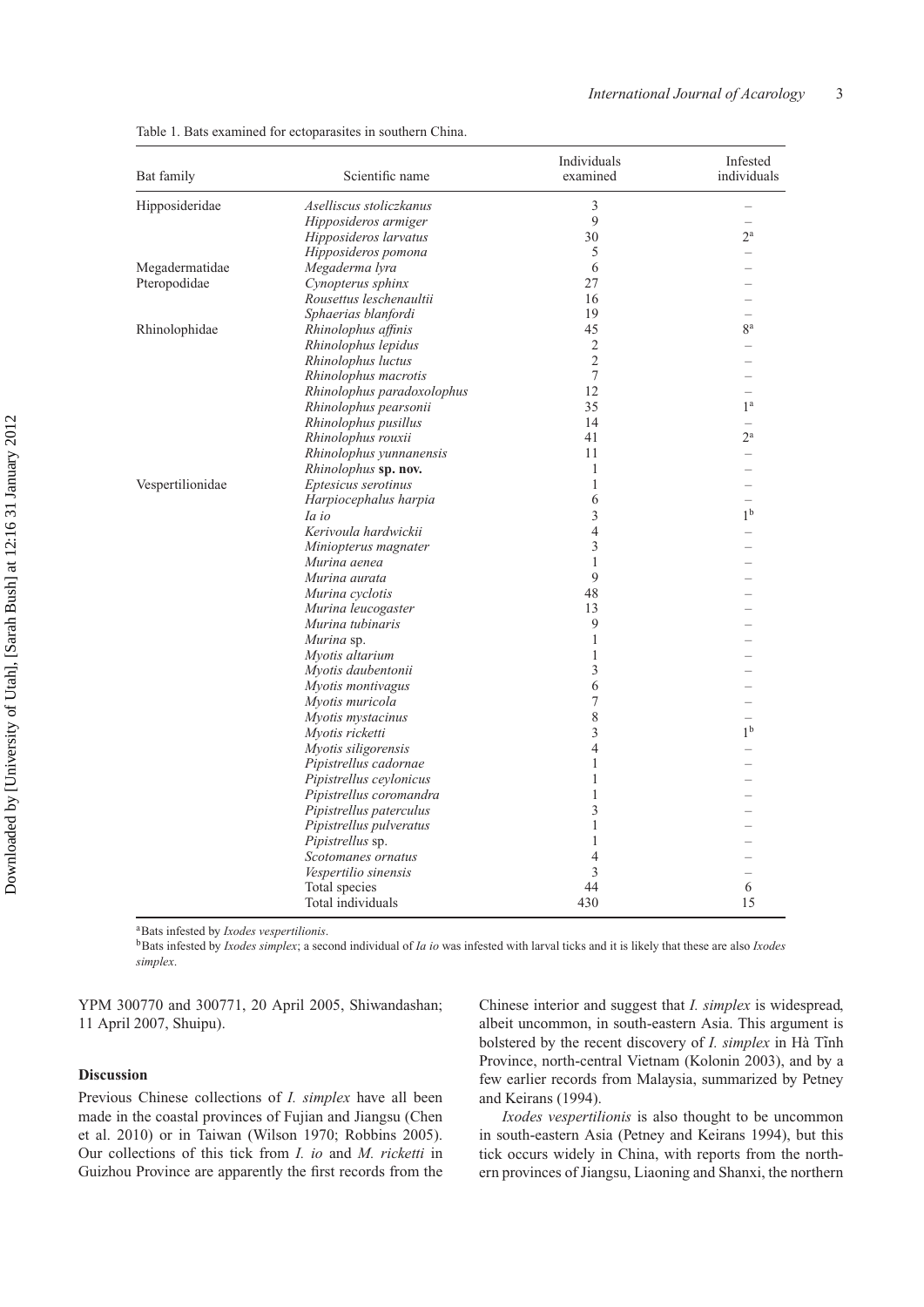

Figure 2. *Myotis ricketti* infested with *Ixodes simplex.*

autonomous region of Nei Mongol (Inner Mongolia), the central province of Hubei, the south-western province of Sichuan and the southern provinces of Fujian, Guizhou and Yunnan (Chen et al. 2010); it also occurs in Taiwan (Wilson 1970; Robbins 2005). Significantly, the only South East Asian records of this species are from Thailand, where *I. vespertilionis* has been collected in the eastern and northern provinces of Chanthaburi and Chiang Mai (Tanskul et al. 1983).

Of our host records, all but one – *I. vespertilionis* from *R. affinis* – appear to be new. Our collections of *I. vespertilionis* from Guangxi Autonomous Region, like those of *I. simplex* from Guizhou Province, represent new locality records for China (Chen et al. 2010). For both tick species, we expect that additional collections from bats in China will yield records for most, if not all, of that country's administrative divisions.

#### **Acknowledgements**

We thank D. H. Clayton, J. Eger, B. Lim, A. T. Peterson and R. Brown for various forms of assistance. This work was supported by NSF grants DEB-0344430 and 0743491.

#### **References**

- Arthur DR. 1965. Ticks of the genus *Ixodes* in Africa. London: The Athlone Press. viii–348 p.
- Chen Z, Yang XJ, Bu FJ, Yang XH, Yang XL, Liu JZ. 2010. Ticks (Acari: Ixodoidea: Argasidae, Ixodidae) of China. Experimental & Applied Acarology 51(4):393–404.
- Gannon WL, Sikes RS, The Animal Care and Use Committee of the American Society of Mammalogists. 2007. Guidelines of the American Society of Mammalogists for the use of wild mammals in research. Journal of Mammalogy 88(3):809–823.
- Hastriter MW, Bush SE. 2006. Description of *Maabella stomalata*, n. gen., n. sp. (Diptera: Streblidae: Ascodipterinae) from Guangxi Province, China and Vietnam with notes on the preservation of Ascodipterinae. Zootaxa 1176:27–40.
- Hastriter MW, Bush. SE. 2010. Notes and new records of fleas (Insecta: Siphonaptera) from small mammals and birds collected in southern China. Proceedings of the Entomological Society of Washington 112(2):214–228.
- Hastriter MW, Bush SE, Dittmar K, Hla Bu SS, Whiting MF. 2009. *Nycteridopsylla quadrispina* Lu and Wu, a junior synonym of *Nycteridopsylla iae* Beaucournu and Kock (Siphonaptera: Ischnopsyllidae) as determined by DNA analysis. Proceedings of the Entomological Society of Washington 111(3):598–602.
- Hoogstraal H, Aeschlimann A. 1982. Tick–host specificity. Mitteilungen der Schweizerische Entomologische Gesellschaft*/*Bulletin de la Société Entomologique Suisse  $55(1-2):5-32.$